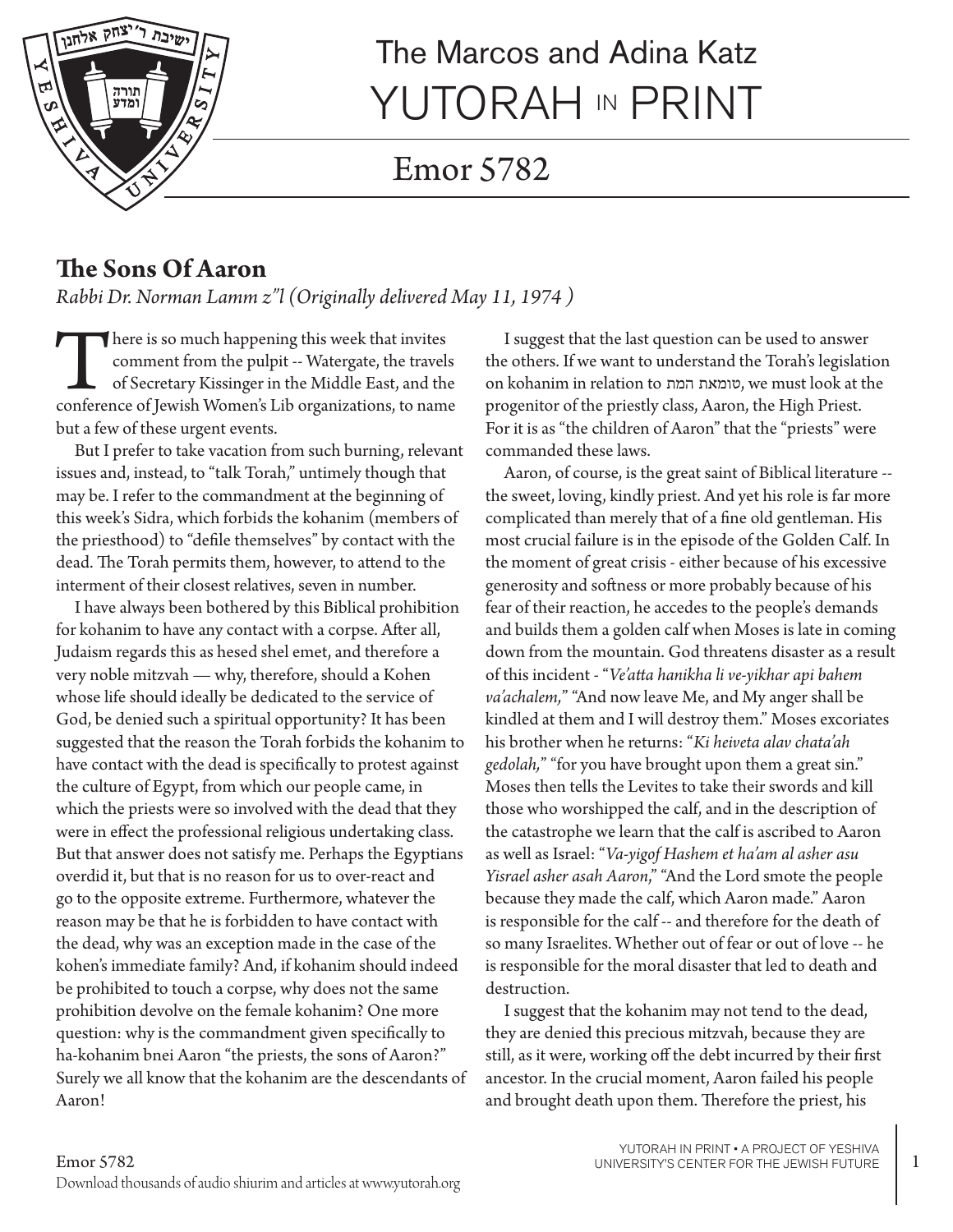descendants, ha-kohanim benei Aaron - cannot go near the dead of their people to express their love and concern for their fellow humans in the last and ultimate distress.

Why then are the women of the priestly class permitted contact with the dead without fear of "defilement?" Because they were strong and resolute, where Aaron was weak and ineffectual!

Thus, Aaron tells the people to make the golden calf as follows: "likchu nizmei ha-ahav asher be'oznei nesheichem," "take the golden earrings that are on the ears of your wives." But in practice we read that it was not the wives who gave the gold! "Vayitparku kol ha'am et nizmei ha-zahav asher be'ozneikhem," "And the people took off all the golden earrings that were upon their ears." It was their earrings, and not the women's, that were smolten in order to form the golden calf! The Midrash tells us that when Aaron made this suggestion that the elders approach the women, "When the messengers came to the women, the latter stood up and said: "Heaven forbid we should rebel against the Holy One who did for us all these miracles and great deeds, and now make an idol!"

Thus, because they resisted Aaron's orders and showed their restraint, the women were free from the taint of the sin of abandoning their own people, and that is why they were perpetually permitted the great mitzvah of hesed shel emet, an eternal act of kindness the duty of caring for the deceased.

We turn now to the next question: why are men kohanim permitted to defile themselves to the dead, if the dead are their own relatives? Here too we must go back to Aaron. Despite Aaron's great failure, there appear again and again signs of his luminous greatness. His attitude to his family stands out as something that is truly wonderful.

For instance: here is an older brother whose younger brother leapfrogs over him in fame and greatness. When Moses is chosen as leader of the people, as the king and the prophet at once, we read that God tells Moses that your brother will see you ve-samakh be-libbo, he will be happy for you: no sibling rivalry, no career or professional jealousy, just gladness for a brother who achieves success, even if he himself did not!

Further, and even more significant, when Aaron's two sons die in the service of the Temple, it would have been human and expected and forgiveable for Aaron to cry out in rage. He deserves the opportunity to vent his resentment. Every mourner, as part of the grief syndrome, goes through a period where he delivers himself of anger

against God and man. Articulation, weeping, sobbing, resentment, rage -- these are all legitimate forms of escape. Yet we read "Vayidom Aaron," Aaron kept silent. Aaron chose to deny himself that escape. He combined his love for his two lost sons with an ultimate reverence and submission to the divine will. He honored his beloved sons' lives by not using their death as an excuse to rail and rant against God!

The honor and love he gave to his own family, in the case of Moses and especially in the tragic incident of his two sons, are what made the exception in the laws of all kohanim after him, in which Torah permitted them to pay the last personal respect to the dead of their own family.

So, by means of this explanation, referring the laws of the kohanim to "children of Aaron," we have answered all our questions.

We may not have talked about Watergate revelations, but we did learn from the failure of Aaron that a leader may never -- either out of fear for himself or for others - abandon his people to the disaster that inevitably follows upon precipitous moral collapse.

We have not touched upon the deep fears of many Jews that Secretary Kissinger may jeopardize the survival of Israel and the future of world Jewry. But our divrei Torah did remind us of the greatness of Aaron in displaying such special love and concern for his own family.

We did not discuss the recent meeting of the Jewish Women's groups and their demands for more equality. But we learned about quality — the quality of the Jewish woman of the dor ha-midbar, the generation of the desert, whose loyalty to God superceded their responsiveness to their own leaders, and who refused to participate in an act of idolatry no matter how compelling it was.

Above all, we discovered that the laws of defilement to the dead do not reflect negatively upon the task of caring for the dead. On the contrary, the prohibition to do so reflects negatively upon the kohanim, who are prevented from practicing this noble mitzvah.

And this point is certainly timely. For this week we honor the Hebra Kadisha of The Jewish Center. It is these people who do their work selflessly, giving of their time and effort, in love and dignity, without reward or expectation of reward.

Recently, we have been fortunate in obtaining new recruits for our men and women's Hebra Kadisha, and especially younger men and women who have accepted this great duty. It is a difficult one -- no mistake about that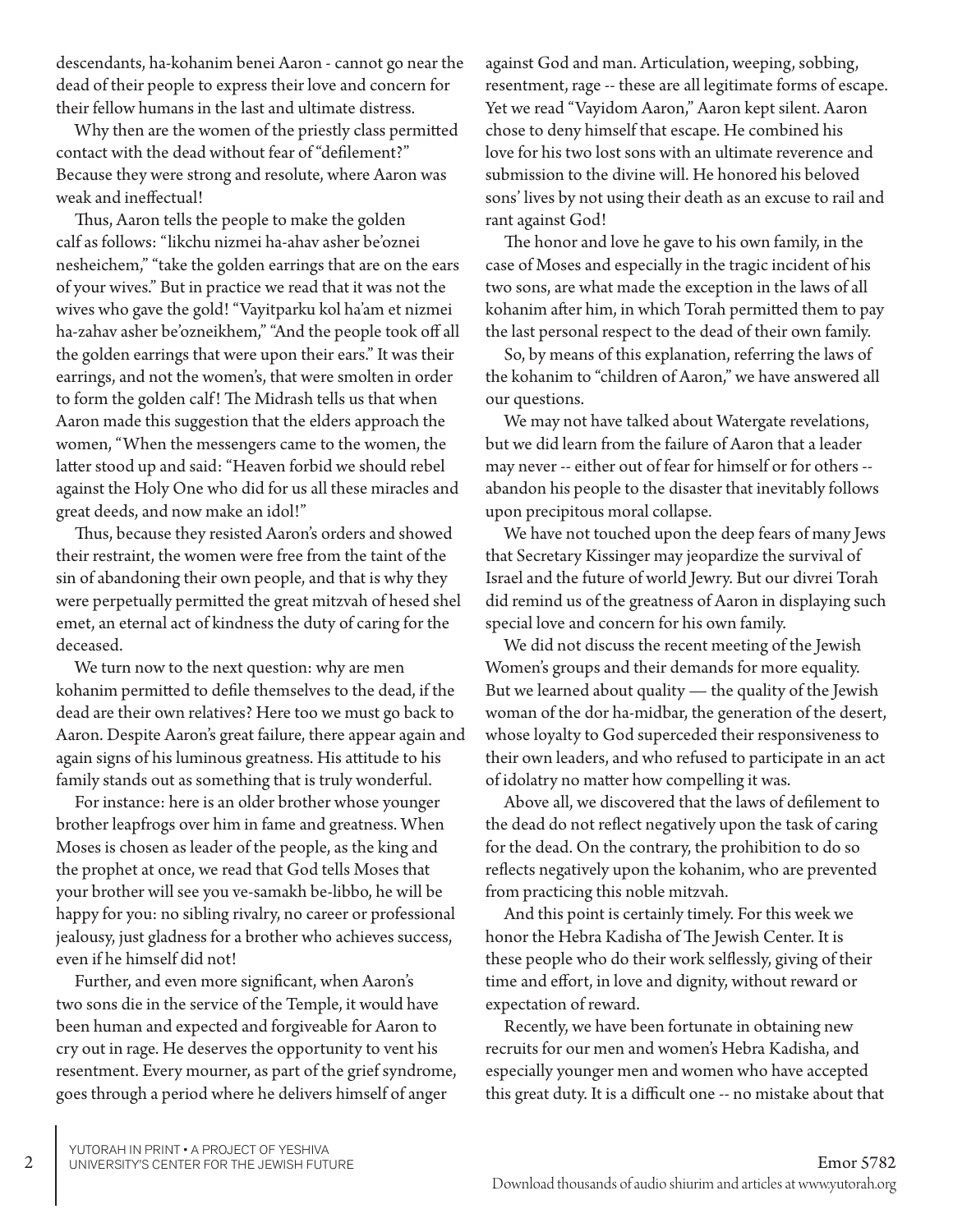-- but it is crucial for a true Jewish community. So, for a thankless job --we thank them.

For being ready to serve -- we hope they will not have to serve.

For tending to the unfortunate --we bless them with wishes of good fortune.

### **Cloudy**

*Rabbi Joshua (The Hoffer) Hoffman z"l*

The second half of parshas Emor consists of a presentation of the various holidays of the year, followed by a few other topics, including the menorah and the table of lechem hapanim, or show bread, in the mishkan. It is unclear why these two utensils of the mishkan are mentioned at this point, since they have been mentioned previously in the Torah. A more difficult problem is the repetition of the holiday of Sukkos within the section of holidays in the parsha. First, Sukkos is mentioned as part of the cycle of holidays in Tishrei, following Rosh HaShanah and Yom Kippur, without any mention of the unique mitzvos of Sukkos, namely, the mitzvoh to sit in a sukkah and the mitzvoh to take the four species. Then Sukkos is again mentioned, this time mentioning those distinctive mitzvos. Why is Sukkos repeated in this way? Rabbi Reuven Katz, in his Degel Reuven, offers an explanation which, I believe, can help us understand why the menorah and shulchan are mentioned afterwards, as well.

Rabbi Katz explains that the first mention of Sukkos in the section on holidays in Emor is addressed to the people who were in the wilderness at that time. For them, there was no need to commemorate the fact that they sat in booths in the wilderness, because that was an ongoing process. Actually, there is a dispute between Rabbi Akiva and Rabbi Eliezer, whether the sukkos mentioned in the Torah refer to actual booths, as Rabbi Akiva says, or to divine clouds of protection, as Rabbi Eliezer says. In either case, they refer to the fact that God exercised His providence over the nation during their time in the wilderness, because even the physical booths could not have protected the people were it not for the fact that there were divine clouds of protection through which God watched over the people, as Rabbi Moshe Vorhand notes in his Ohel Moshe to Sukkos. Both Rabbi Akiva and Rabbi Eliezer, he explains, agree that both physical sukkos and divine clouds existed in the wilderness. Their argument is

For being occupied with hessed shel emet, we pray that God who is called Emet (truth) will show them and their families with unending hessed (kindness).

And, above all else, we wish them and their families long and happy life.

*Read more at www.yu.edu/about/lamm-heritage.*

only about which one of them should be emphasized in commemorating the nation's experience there.

The four species, as well, represent God's protection of the nation in the wilderness. Rabbi Katz proves this from a midrash, which says that after Yom Kippur, the Jew takes the lulav to show that God has granted them atonement from their sins. By taking the lulav together with the other three species, continues Rabbi Katz, the nation demonstrates that God controls the entire universe, and provides them with their needs. Since, in the wilderness, God provided the nation with all its needs, through the daily manna, the well of Miriam and the clouds of glory, there was was no need to commemorate that process at the time, since they were experiencing it on a constant basis. Therefore, when Sukkos is first mentioned in the parsha, only the sacrifices that are brought then are recorded, just as the sacrifices of the other holidays are mentioned. We may add the comment of Rav Aharon Kotler, that Sukkos here is mentioned as part of the cycle of holidays in Tishrei, which follow a certain progression, beginning with the judgment on Rosh Hashanah, the atonement on Yom Kippur, which comes through repentance from fear of God, and culminating with Sukkos, during which we try to achieve repentance through love of God, which is a higher level. However, as Rabbi Katz, says, there was, at that time in history, no need to remind the nation of God's presence among them, since they were witnesses to His daily miracles that sustained them at that time.

Once the nation entered Eretz Yisroel, however, God no longer performed supernatural miracles for them on a daily basis. Rather, He now watched over them in a more natural manner. Therefore, there was now a need to remind them of His constant protection, and, for this reason, on Sukkos, they commemorated their experience in the wilderness by sitting in sukkos and taking the four species, waving them in all four directions to acknowledge God's continued providence. It is to the nation under this new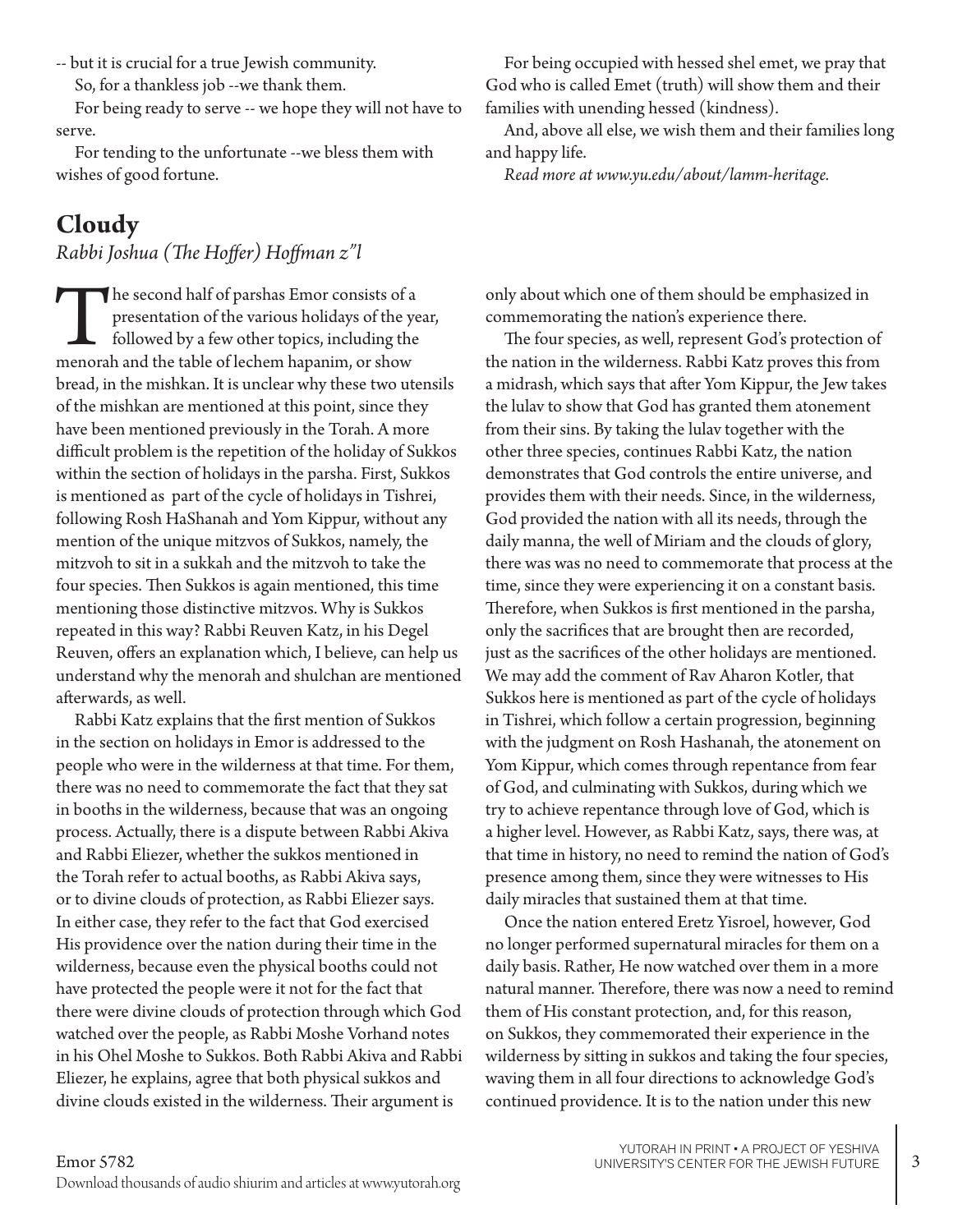set of circumstances that the second mention of Sukkos in the parsha is addressed. Based on this explanation, we can now understand why the menorah and the shulchan are mentioned after the second presentation of Sukkos. Reb Zadok HaKohein explains that both in connection with the menorah and with the shulchan, the word 'tamid,' or constantly, is mentioned. The idea is that just as the divine clouds gave the nation protection in the wilderness on a constant basis, so, too, did the menorah, western light remaining burning constantly, and the bread of the shulchan remain there from one Shabbos to the next, pointing to God's constant providence.

Following Rabbi Katz's explanation of the reason for the repetition of the section on Sukkos, I believe that there is a symbiotic relationship between the message of the menorah and that of the shulchan, as they appear after the second section on Sukkos, which teaches us of God's constant protection over us in all generations. The rabbis tell us that the menorah symbolized the light of the Torah (see Ha'amek Davar here for an elaboration on this idea) and the shulchan represented God's providence in providing us with our daily sustenance. Perhaps we can suggest that our appreciation of God's providence in providing us with our daily needs, just as He did in the wilderness, as represented by the sukkah, is proportional to the effort we put into studying His Torah. The more we delve into His Torah and develop a constant relationship with Him, the more we can perceive His constant providence, and realize that we are, ultimately, as dependent on him for our dally needs today as we were in the wilderness.

#### **The Meaning of Omer**

*Rabbi Assaf Bednarsh (Transcribed and adapted by a talmid from a shiur given in the Gruss Kollel on May 11, 2017)*

**Parshas Emor is particularly appropriate for this** season because it includes the mitzvah of Sefiras ha-Omer, such a prominent part of our lives for one seventh of the year, as well as the hakravas korban season because it includes the mitzvah of Sefiras ha-Omer, such a prominent part of our lives for ha-Omer. But th nam of this mitzvah always perplexed me. Yes, we count from the korban called Omer. But why do we focus on this word? What does Omer even mean? The Omer is a unit of measurement—an asiris ha-eipha is about a gallon. And it doesn't seem like a word that contains all the significance that we attribute to it. So why is this Omer so important? What is so special about it that we count from it?

The word Omer appears only a few times in the entire Chumash. One is the Sefiras ha-Omer—starting with the waving of the Omer on the night of the second day of Pesach. And the other, of course, is the man we ate in midbar Sinai. *Omer la-gulgoles mispar nafshoseichem ish la-asher be-ohalo tikachu...Ve-ha-Omer asiris ha-eifa hu.* And that's how we know what an Omer is—from an Omer of man that came down every day. And I thought that maybe this explains the significanc of thee korban ha-Omer. What's the point of Korban ha-Omer? It's very clear. When you come to Eretz Yisroel, you plant grain there to make bread. Bread is something that allows people to live. You harvest your grain and make your bread, which you begot with your hard work—be-derech ha-teva, farming in Eretz

Yisroel. And what's the first thing that you do? You bring es ha-Omer, reishis k'tzirchem el ha-kohen. Ve-heinif es ha-Omer lifnei Hashem. You bring the first grains to Hashem and say: Thank You Hashem! But why davka an Omer? Because what is the entire purpose of life and working through derech ha-teva, etc.? It's very, very pashut. We have it throughout Sefer Devarim. The purpose of living as human beings in physical Eretz Yisroel—and building a physical country, be-derech ha-teva, in Eretz Yisroel—is to see that behind all that Teva is Yad Hashem. And to see that Hashem is the One who gives us everything, through that Teva. Not to say *kochi ve-otzem yadi osasa es ha-chayil ha-zeh* but to see that Hashem osa es ha-chayil. But how did Hashem train us to do that successfully? How could Hashem expect people who did not know that much about religion, didn't have many mitzvos, and had been living in a very corrupt non-Jewish culture for hundreds of years to be able to rise to that madreiga? He gave us our training wheels, so to speak, as one of my rebbeim liked to explain. For forty years in the midbar our bread came miraculously, straight from Hashem. Hashem made it very clear that it's all coming straight from Him. What was the point of this forty-year-long exercise in the desert? The point wasn't that we should always be ochlei ha-man. Then we could have just stayed in the desert. The point is to get used to the idea that Hashem runs the world, and He is an Adon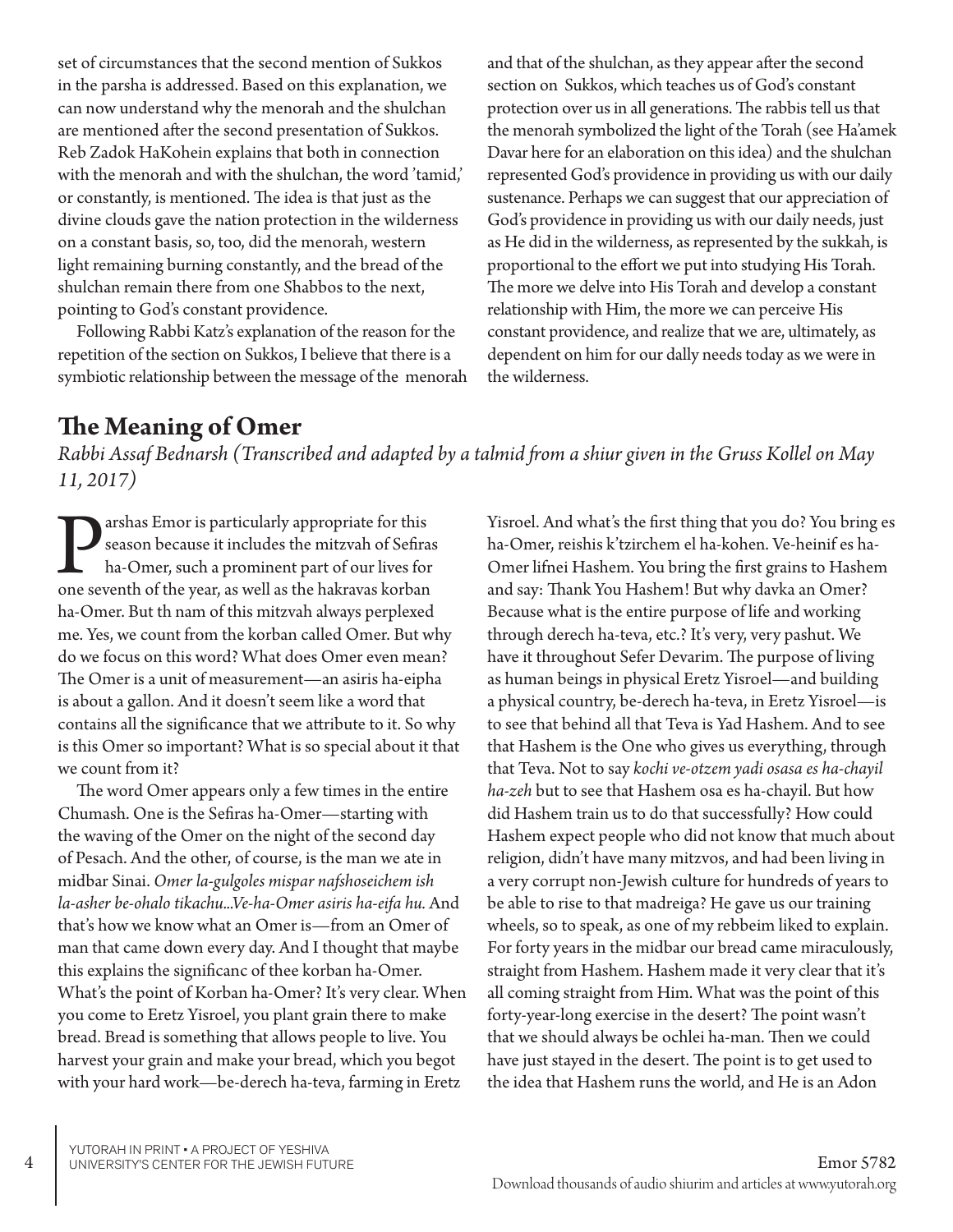Kol ha-Maasim—everything is from Hashem. And then we would be able to do something with that idea. To say "Thank You, Hashem, for the man from Heaven" is no big accomplishment—that's kindergarten. That's obvious. The goal is to go into Eretz Yisroel and work hard to plow, sow, and reap—and then, after we worked very hard by the sweat of our brow, at the end of the day, to say that this bread is also from Hashem. To remember the man when we get to Eretz Yisroel. How does Hashem command us to remember the man every year? *Reishis ketzircha*—when we start eating the so-to-speak hard-earned fruit of our labor. The first thing you do is take the Omer and say: Everything I got here is just like the Omer of man that I ate in the desert. It came from Hashem and not from my efforts. And, likewise, I am making everything I grow into an Omer to show that it's like the man, only in a different levush. I know that this is the man from Heaven which comes through my work.

Because, ultimately, everything is from Hashem. And that's why it's such an important Korban. And that's why we must count from there to everything. And then it's very meduyak. We know that the meaning of the Omer is

#### **Short Term and Long Term Goals**

*Rabbi Yosef Goldin*

In the second half of Parshat Emor, the Torah outlines<br>the Chagim, the Holidays that mark the Jewish<br>calendar. In the midst of this outline, the Torah<br>describes the period in which we currently find ourselves, n the second half of Parshat Emor, the Torah outlines the Chagim, the Holidays that mark the Jewish calendar. In the midst of this outline, the Torah the period of Sefirat Haomer. We are commanded to begin counting from the second day of Pesach (ממחרת השבת), the day on which the Omer sacrifice was brought, until the Chag of Shavuot.

A particularly striking detail of this commandment is the fact that the Torah instructs us to count, not only days, but weeks, as well-to count both a period of fifty days, as well as a period of 7 weeks. This phenomenon is noted explicitly in the Gemara, and one of the great Rishonim, Rabbeinu Yerucham, even suggests that the counting of days and the counting of weeks are two independent mitzvot entirely. This analysis serves as the basis for our custom to explicitly mention both days and weeks in our own counting of Sefirat Haomer- though we consider both countings to be part of one unified mitzvah.

While much is written concerning the details of these

expressed by counting-up to Chag ha-Shavuos. Shavuos is not only the chag of Bikurim, of offering grains to Hashem, but it's also a chag of Matan Torah. And if you really think seriously about the Omer, this may be one of the most important pre-requisites for Kabalas ha-Torah. As long as I credit myself for everything in this world, I will not really be able to be mekabel the Torah properly. If I begot this thing myself, why should I sacrifice it and give it up because of what Hashem says? No. To mekabel the Torah, you must start with the Omer. You should say: ''Everything I get is from Hashem." *Tein Lo mi-shelo, the Mishna says, sheata ve-shelcha shelo.* He is going to make a lot of demands on me. Those demands are not even real demands on me. That's not even a partial refund of what He gave me. He is giving me everything—and He asks for very little in return, and even that is only for my own good. Then I will be ready to mekabel and meshabeid myself to Hashem and see that it's kedai for me to keep His Torah. Maybe that's really the amkus of what's hinted at in one little word in the Torah of why every thing around this time of the year is about the Omer. Shabbat Shalom.

laws, a fundamental question can be raised. Why does the Torah require the counting of both days and weeks? It would seem that either of these counts alone should be sufficient- by counting one, we can easily determine the other, as well, using elementary arithmetic?

Perhaps the answer to this question can be gained through a better understanding of the basis for counting Sefirat Haomer, as a whole. A common explanation for the mitzvah of Sefirat Haomer is that, as we transition from Pesach to Shavuot, we take a moment to count each day to remember the power and potential of each and every day. We focus on each day, one day at a time, in order to set goals to accomplish that day, even as we move towards Matan Torah.

I once heard from mori v'rabi, Rav Michael Rosensweig, that based on this explanation of the overall mitzva, we can understand the importance of counting both days and weeks. If the purpose of counting each day is to encourage us to establish and achieve short term goals for each day, then the counting of weeks is to meant to encourage us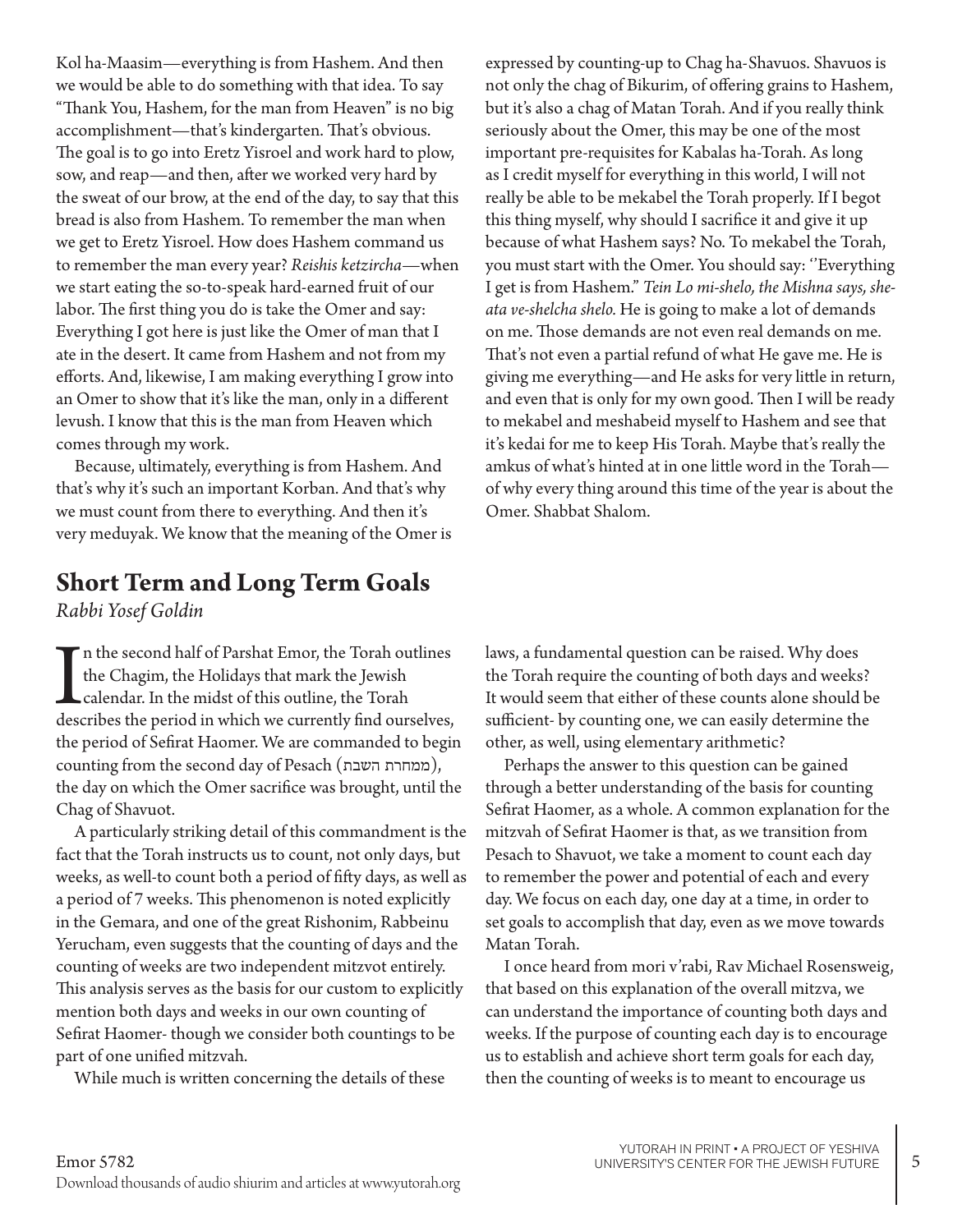to establish long term goals as well. Aside from setting a daily goal, we also must set our weekly goals- we must take both a short-term and long-term perspective. This day I am going to do X, and this week I want to accomplish Y.

In this way, suggests Rav Rosensweig, Sefirat Haomer acts as a model for the entire year. This mitzva teaches us the importance of setting both short-term and long-term goals continuously, and of the need to balance between them. On the one hand, we should set goals for ourselves on a daily basis, as we consider what hope to accomplish today, the singular potential that can be achieved on this particular day. At the same time, our focus on our daily goals must never cause us to lose focus on the big picture- as we consider our long-term objectives, as well. Sometimes, our short-term and long-term goals will build off of, and complement, each other. At other times, there may be a clash between the two- and it is our job to navigate between them.

The importance of setting both short-term and longterm objectives, and finding the right balance between both, is a crucial aspect to successful parenting. As we raise our kids on a daily basis, we will often have a particular vision, of how we want our children to act or behave. If they fail to live up to those standards, then we react accordingly in order to encourage our children to act in the way that we want and expect of them.

We must also remember, however, in addition to setting short-terms goals for our children, to set for them longterms goals as well. And as we mentioned above, we must pay attention to when the short- term and long-term goals build off of each other, when they might clash with each other, and how to find the right balance between them.

Rav Shlomo Wolbe, in his classic sefer בחינוך ובנין זריעה, stresses the importance of taking a long-term approach to raising children. He argues that from the very beginning, we must consider the overall vision that we have for our

# **You Shall Rejoice Before Hashem**

*Mrs. Michal Horowitz*

In this week's parsha, Parshas Emor (in chutz la'aret:<br>the Torah records the entire cycle of holidays of<br>the Jewish calendar year (Vayikra 23). The shalosh<br>regalim, as well as the yomim noraim, are outlined and n this week's parsha, Parshas Emor (in chutz la'aretz), the Torah records the entire cycle of holidays of the Jewish calendar year (Vayikra 23). The shalosh recorded in the parsha. At the very end of the chapter on the Jewish festivals, in regard to Succos, the pasuk says:

children, and develop our chinuch methods accordingly. While we may naturally have expectations of our children when they are younger as well, we must make sure not to lose sight of our global goals- and we should never allow our short-term approach to get in the way of our overall objectives.

Rav Wolbe mentions, for example, the way in which relate to our kids when they misbehave when they are young. Our automatic reaction may be to assert our authority intensely in order to get our child to behave appropriately. From a short-term perspective, this may achieve our desired goal. At the same time, however, it may have negative ramifications on our long-term goals. If we are too harsh or strict with our children when they are younger, it will impact upon the type of relationship that we will be able to build with them later; and when the more challenging adolescent years arrive, much conflict will result. Our goal during the early childhood years, suggests Rav Wolbe, is to create a warm and loving relationship with our child. While this may mean that certain immediate goals will not be fully achieved during the younger years; it will help ensure that, as our child grows older, a loving relationship will be the framework through which all future conflict and disagreement are addressed. We will create a wonderful base for resolving any issues that arise long-term.

The period of Sefirat Haomer carries many beautiful messages and lessons. Among them, as we have seen, is the lesson that emerges from the fact that we count both days and weeks. Establishing both short-term and longterm goals, and striking the proper balance between them, is important in all areas of life. Particularly in parenting, it is crucial to make sure that we don't sacrifice long-term relationships simply to accomplish short-term objectives. Only by thoughtfully striking the proper balance will we successfully fulfill our role as parents.

and you shall rejoice - וּשְׁמַחְתֶּם, לִפְנֵי ה<sup>ַי</sup> אֱלֹקֹיכֶם שִׁבְעַת יָמִים *before Hashem your G-d for seven days* (Vayikra 23:40).

The mitzvah of simchas yomtov, to rejoice on the festivals, is a fundamental aspect of our observance of the holidays. Not only are we commanded to observe the festival, but we are commanded to rejoice in it! Simcha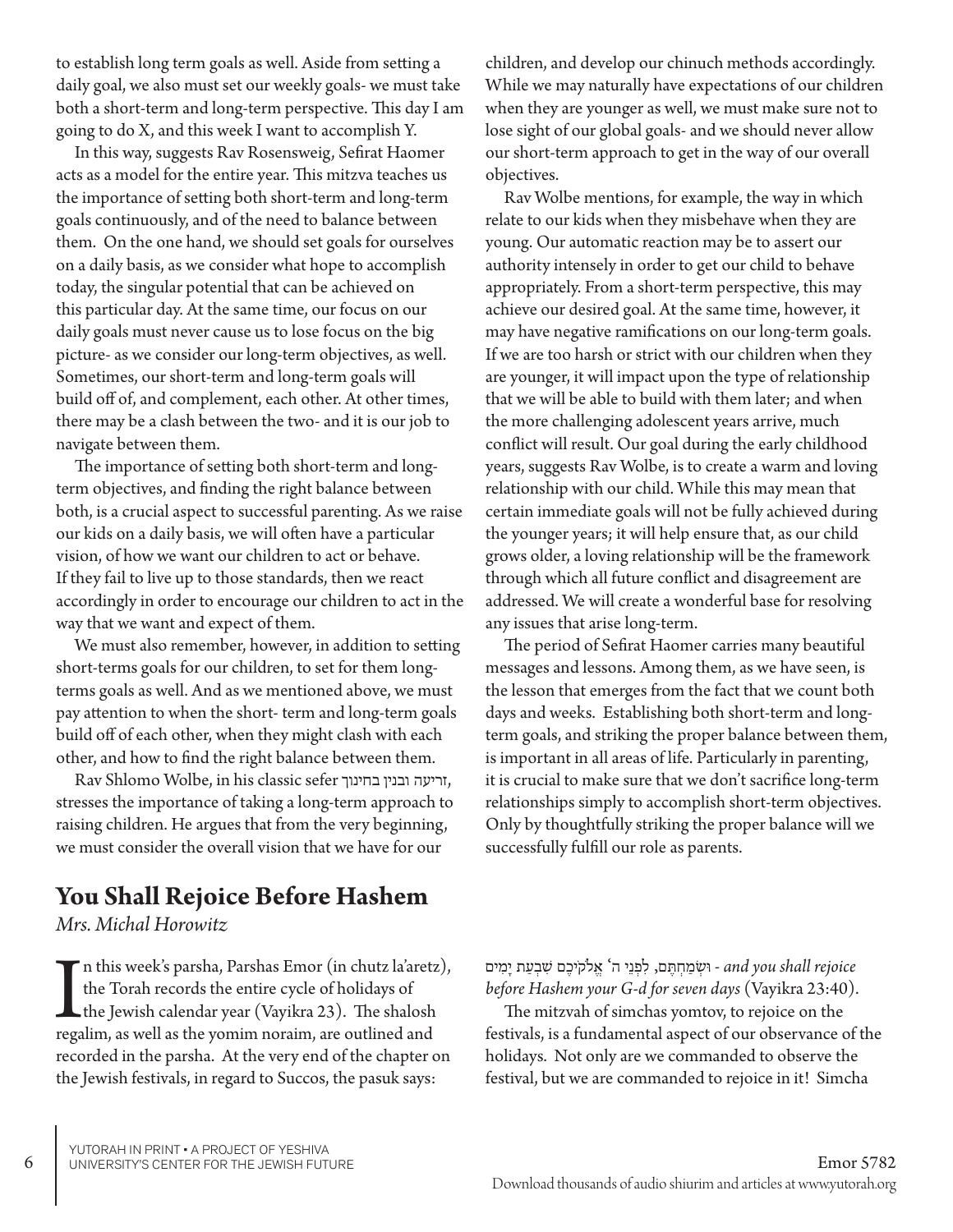yomtov is a unique mitzvah to the festivals, as we do not have a specific mitzvah to be happy on Shabbos, like we do on the chagim.

"One motzei Yom Kippur, before Rav (Mosheh) Twersky zt'l HY"D left to go home, Reb Yoni Ash was conversing with his rebbi about various topics, and at a certain point, they began speaking about Succos. Reb Yoni asked Rav Twersky, 'What kavanos should I have during Succos? What is the general idea, and what should I be focusing on?' Reb Yoni thought his rebbe would launch into a whole exposition about the lofty concepts of Succos, but all Rav Twersky answered was, 'Be happy!' 'Be happy?' Reb Yoni replied. 'That's it?! No other ideas?' 'No! Just be happy! That's all you have to do. Be happy the whole yomtov,' was Rav Twersky's reply. After a short pause, he added, 'It can be a difficult avodah!'" (*A Malach In Our Midst*, p.239).

Simcha in avodas Hashem is seen as so fundamental as a tool to closeness to G-d and rejoicing with life, that King **David exhorts us: יעִבְדוּ אֶת ה' בְּשִׂמְחָה בֹּאוּ לְפָנָיו, בִּרְנָנָה Serve** *Hashem with simcha (gladness), come before Him with song* (Tehillim 100:2).

I recently read a beautiful vort in regard to the above verse. King David tells us: בְּשְׂמְחָה serve Hashem *with simcha.* A homiletic interpretation is offered that understands the phrase to mean: עִבְדוּ אֶת ה' בְּשִׂמְחָה : it is a difficult avodah (שִׁבְדוּ אֶת ה) to always be happy (בִּשְׂמְחָה), and yet we must toil in this area, as in all areas of avodas Hashem.

Rabbi Joseph B. Soloveitchik, the Rav, zt'l (grandfather to Rav Mosheh Twersky zt'l HY"D), teaches: ",ם ֶתּ ְח ַמ ְשׂוּ י לִפְנֵי ה<sup>י</sup> אֱלֹקִיכֶם - And you shall rejoice before Hashem, your *G-d.* This phrase suggests that when one is in the presence of G-d, there is joy. G-d's presence must be a constant experience in our lives. Though we can neither see nor hear Him, each Jew must still experience the presence of G-d. A Jew is required to develop the ability to feel closeness to G-d, to feel His breath on one's face, to see Him in every phenomenon, in historical events and in the majesty of nature. One must perceive G-d not only in miracles but in natural phenomena, and in particular in one's own destiny. The sensation of experiencing that one is lifnei Hashem is a halachic imperative.

"Prayer, for example, requires more than intent - it requires that man experience G-d in his immediate proximity. There is no greater joy than sensing that one is lifnei Hashem. Joy is the sensation that one feels when he is close to his origin, the Creator. He is aware that someone guides and cares for him. The experience of lifnei Hashem is enhanced through the study of Torah. The survival of the Jews throughout generations of persecution and abuse is due to the sublime experience of being in His presence.

"On a festival, the laws of mourning are nullified on account of the joy associated with the day. On a festival, all of Israel stands before G-d, and the festival's importance is identified with man's rejoicing before his Creator. The joy is an emotional expression of the human experience of standing before G-d, and it is this appearance before G-d that fully annuls the mourning, for mourning and standing before G-d are mutually exclusive.

"Because sin separates between man and G-d, one merits happiness upon attaining forgiveness of sin, for true simcha occurs only when one feels himself directly in G-d's presence" (Chumash Masores HaRav, Devarim, p.109).

R' Dr. Norman Lamm z'l powerfully writes, "True joy, in the Jewish sense, is not an escape from life but an intensification of its loftiest features. Simcha is the elation of mankind, the elevation of our souls that comes with the realization that we stand in the presence of G-d - that we are not alone on the face of the earth. That is why simcha is the special characteristic of the three pilgrim festivals, the shalosh regalim, for then the Israelite would ascend to the Temple to be seen before Hashem (Devarim 16:16). To enjoy the companionship of G-d and His gifts, that is the gist of happiness.

"Simcha does not come from avoiding the knowledge that there is evil in the world, from blinding oneself to the enormous threats of pain and death. It comes from an appreciation that in this kind of world, despite evil and sickness and pain, there is a G-d Who watches over us, that we do have the opportunity to vanquish evil, that there is a vibrant, active principle of holiness and purity and goodness. We do not use the historical origin of our holidays as an excuse just to pursue happiness or have fun. The holidays are themselves expressions of joy when man faces the world with open eyes and an open heart, and each holiday has its own character and its own joyousness (Derashot Ledorot, Leviticus, p.134-135)…As we say every morning in our Shachris prayers: 'ashreinu, mah tov chelkeinu, u'mah na'im goralainu' - Happy are we! For how good is our destiny, how pleasant our lot, how beautiful our heritage!" (ibid, p.136).

In our world of extreme turbulence, confusion, and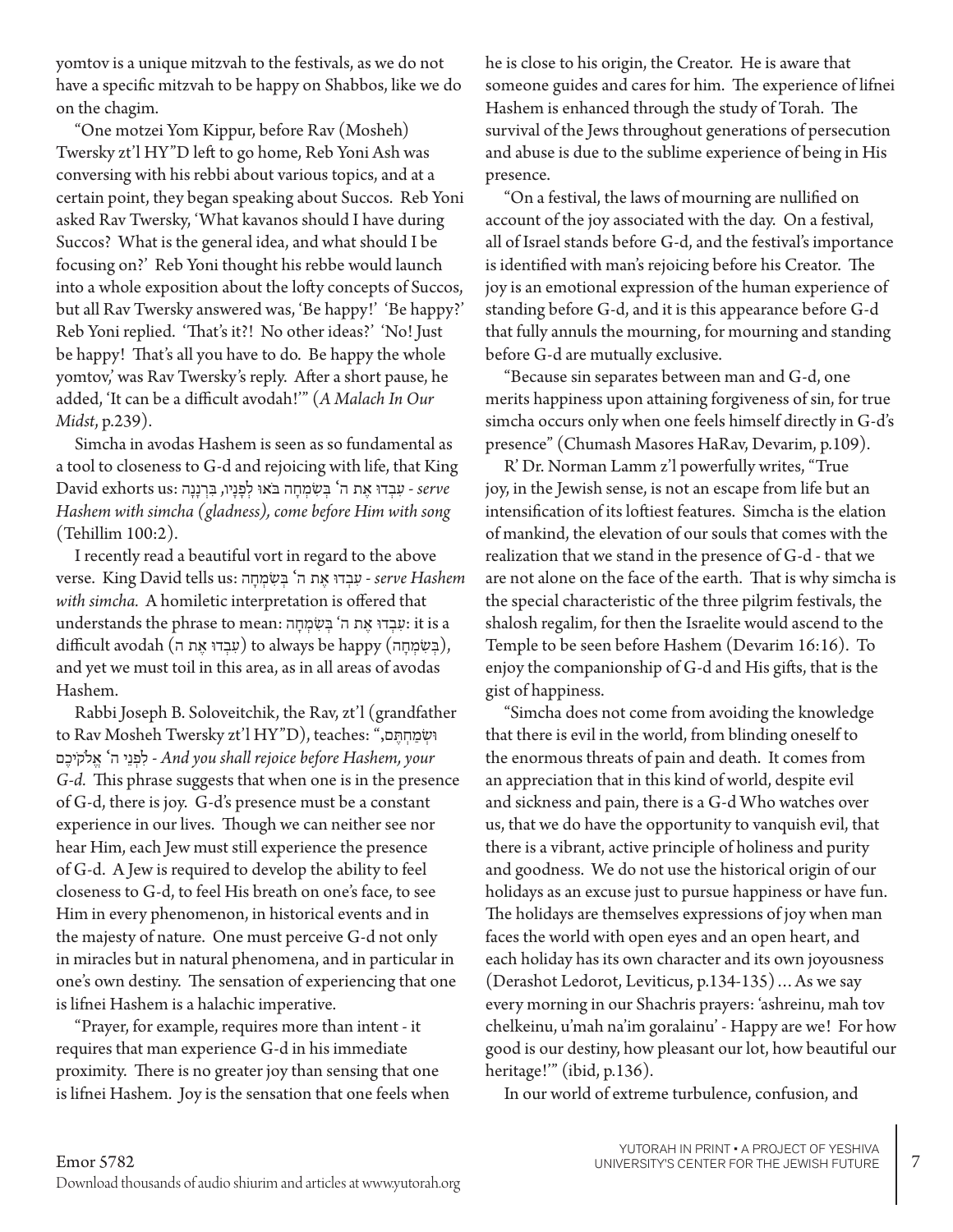YUTORAH IN PRINT • A PROJECT OF YESHIVA

void, in our world of questions-with-no-answers, political upheaval, and national pain, in a world where Eretz Yisrael is under ever-present threat and attack R"L, simcha may seem like an elusive dream. And yet! The Torah

# **Celebrating Together**

*Rabbi Chaim Metzger*

Why are the mitzvot of leaving gifts for the poor leket (stalks forgotten while reaping shichichah (bundles forgotten while collecting), and peah (leaving a corner of the field) poor leket (stalks forgotten while reaping), shichichah (bundles forgotten while collecting), and peah (leaving a corner of the field) repeated this week in the middle of talking about the holidays? Indeed, Pesach and Shavuot are described on one side and Rosh Hashanah and Yom Kippur on the other; why is this in the middle?

Rashi (Vayikra 23:22) quotes Rabbi Abdimas, son of Rabbi Yosef, to explain that giving these gifts to the poor properly is considered the equivalent of building the Beit HaMikdash and offering the korbanot for the holidays inside of it.

But what is so unique about these gifts to the poor that they can give such merit? Leket and shichichah are but forgotten crops, barely noticeable in their quantity. Peah can be fulfilled with but one stalk. (Mishnah Peah 1:3). So why the great reward?

Rabbi Yehudah Loeb (Maharal) of 16th century Prague, in his Gur Aryeh commentary on the Torah, explains that these are greater than ordinary charity. When giving tzedakah one experiences compassion, but for leket, shichichah and peah, which are commanded and have no personal connection, the act is far harder. The reward is commensurate with this difficulty.

But what does charity have to do with the holidays specifically? Aren't they about being happy and thanking God?

The popular Yom Tov song of V'samachta b'chagecha, "And you shall be happy on your holidays, and you shall only be happy" implies just that. But the roots of the song paint a very different picture.

The words of the song come from Devarim 16:1415, in the context of Succot, but the verses include several words that are not in the song. Verse 14 includes "you, your sons, daughters, servants, maidservants, the Levite, the convert, widow and the orphan that are in your gates." Verse 15 begins, "For seven days you will celebrate for Hashem,

your God, in the place that God will choose, for God has blessed you through all of your grain and all of your deeds," before closing with "and you shall only be happy."

commands us to come before G-d with joy, to cultivate the middah of simcha within ourselves, and to rejoice with the

bounty of blessings Hashem bestows upon us.

The omitted words in verse 14 also appear in a slightly different form in Devarim 16:11 when describing Shavuot, as well as earlier in Devarim 12:11 regarding bringing korbanot in the Beit HaMikdash, and in 12:18 and 14:2627 regarding bringing the maaser sheni tithe and other gifts to be eaten in Jerusalem. Notably, each time also has the word sameach – happy. But what connection is there between the happiness that an individual experiences at the spiritually uplifting festivals and the Levite, convert, widow, and orphan?

True joy isn't simply in gastronomical pleasure or spiritual feeling. Rather, it is when every single individual can experience that joy together, no matter their circumstances. This phenomenon can only occur when all of the conditions are met – when we are in the right place, and at the right time, doing the correct thing with everyone in service of God.

True, it is certainly enjoyable to celebrate and serve God anywhere in the world. But when celebrating together with everyone else in the place God chooses, Jerusalem, in His House, the Beit HaMikdash – that is when and where and with whom we will experience a whole new level of joy and happiness.

While the mitzvot of leket, shichichah, and peah may seem small initially, they are the first and perhaps most difficult step towards the utopian vision seen in Devarim for celebrating holidays in the Beit HaMikdash. Ensuring the wellbeing of those around us might begin with what seems to be a coincidence at first glance, dropping stalks of grain or missing bundles when collecting them. But when we take the opportunity to properly see God behind even in the smallest of stalks, we can build a world where everything works and everyone can enjoy the fruits of Israel together.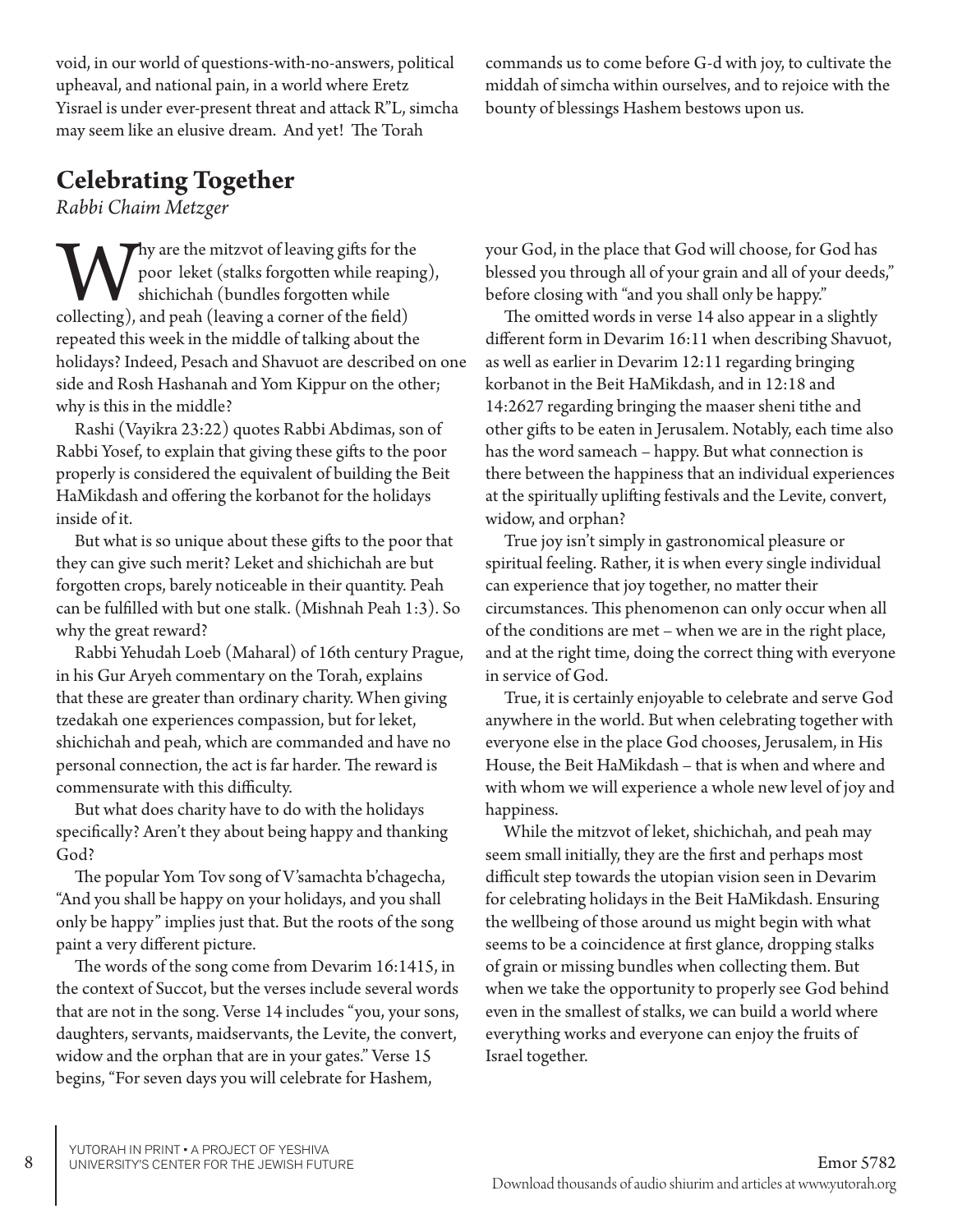#### **Priests and Death: An Unusual Relationship**

*Rabbi Ephraim Z. Buchwald*

This week's parasha, parashat Emor, continues ים ִנ ֲהֹכ– Kohanim, the priests, the sons of Aaron. the theme of holiness from last week's parasha, parashat Kedoshim, as it applies specifically to the

In Leviticus 21:1, G-d speaks to Moses and tells him לְנֶפֶשׁ לֹא יִטַּמַא, the sons of Aaron, לְנֵפֵשׁ לֹא יִטַּמַא יו ָמ ַע ְ ב, no priest shall contaminate himself to a dead person among the Jewish people. In the verses that follow, the Torah notes that there are exceptions for members of the priest's immediate family who pass away, in which instance the priest may contaminate himself and attend their funerals and even their burial. The priest's seven closest relatives are: mother, father, son, daughter, brother, virgin sister, and of course, wife.

The Jewish mourning rituals generally consist of three and, at times, four stages. From the moment of death until the burial, mourners are regarded as אוננִים—Onanim, intense mourners. By biblical law, Onanim are forbidden to eat meat, drink wine, and in the case of males, to perform certain mitzvot such as putting on talit and tefillin and being counted to a Minyan. As a sign of distress, they are also required to rend their garments. The second stage of mourning is known as the ה ָע ְב ִ ש—Shiva, the rabbinically mandated seven-day period during which mourners refrain from washing themselves, shaving and taking haircuts, sitting on a regular chair, or wearing leather shoes. This is followed by the third stage, known as ים ִ ושֹל ְ ש—Sheloshim, literally 30, which starts with the end of the Shiva and continues until the 30th day after the death, during which time the prohibition continues for the mourner to shave or cut one's hair. In the case of the loss of a parent, there is a fourth stage, a period of eleven months following the 30-day Shloshim period, during which all festivities are avoided. Additionally, until the end of the eleventh month from the time of death, children customarily recite the שׁי ִד ַק–Kaddish mourner's prayer at the daily communal prayers.

Despite the fact that a Cohen is generally prohibited from coming into contact with a dead body, he is obligated to perform the necessary preparations for his seven closest relatives, even though this will defile him. However, the ancient High Priest, the וֹדֵוֹל Kohen Gadol, was prohibited to defile himself even for his closest relatives–

even for his wife, mother or father.

The commentators struggle with the issue of why an ordinary, priest is allowed to defile himself in the case of the death of his near relatives but not for the death of a stranger. After all, defilement is defilement, whether a close relation or stranger?

Maimonides, explains that even though there is a prohibition of contamination to the dead, in the case of a relative, there is a mitzvah of ותּל ֵב ֲא–Aveilut, of mourning and grieving for the deceased, and that positive mitzvah overrides the negative mitzvah of the prohibition of defilement.

Nachmanides, explains that since every ordinary priest is a potential High Priest who is forbidden to come in contact with any deceased, an ordinary priest must train himself for this possibility. Consequently, the ordinary priest is allowed to contaminate himself for close relatives but not for strangers.

The Abarbanel explains that in the case of the death of strangers, since the family of the strangers will take care of the burial, there is no need for the priest to attend to the funeral needs. However, in the case of the priest's own relatives, he is personally responsible to help arrange the funeral, especially since he is probably more knowledgeable of the rules and regulations that pertain to funerals and burials.

The Kli Yakar maintains that priests, in general, represent a high level of holiness, whereas the High Priest represents the highest "concentration" of holiness on earth. Therefore, the ordinary priest's exposure to death and contamination was more restricted than the general Israelite, while the High Priest was restricted from having any contact with death at all.

The Radbaz elaborates on the meanings of the rituals of mourning, contending that they are meant to stir people to think deeply about the meaning of life and death. The mourning rituals, the Radbaz maintains, are meant to lead people to repentance and contrition. And while it is true that no one can ever escape death, one may not assume that because death is inevitable, grief is unnecessary. Thus, the period of mourning is not so much for the dead as it is for the living. Had it not been for sin, maintains the Radbaz, the deceased's life might have been prolonged.